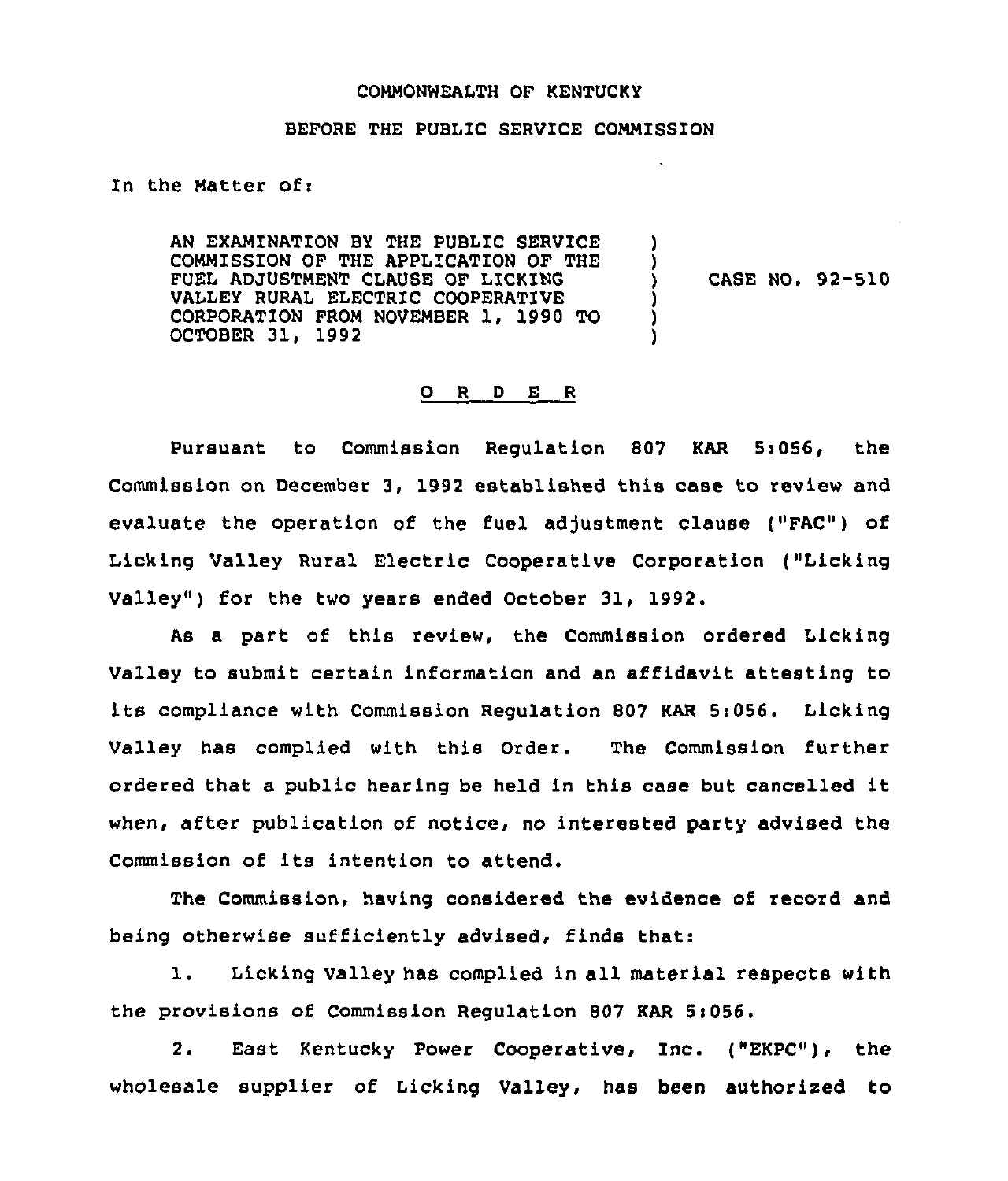transfer (roll-in) a 0.31 mills per Kwh decrease in its base fuel cost to its base rates.'.

З. Licking Valley should be authorized to transfer (roll-in) <sup>a</sup> 0.33 mills per Kwh decrease in its base fuel costs to its base rates to reflect, as adjusted for line loss, the transfer of a 0.31 mills per Kwh decrease in EKPC's base rates and this can best be accomplished by a negative energy adder to each Kwh sold.

4. The rates and charges in Appendix A, attached hereto and incorporated herein, are fair, just, and reasonable, and reflect the transfer of fuel costs from the FAC to the base rate.

IT IS THEREFORE ORDERED that:

l. The charges and credits applied by Licking Valley through the FAC for the period from November 1, 1990 to October 31, 1992 be and they hereby are approved.

2. Licking Valley be and it hereby is authorized to transter to base rates those fuel costs (as adjusted for line-loss) rolledin by EKPC from its FAC to its base rates.

3. The rates in Appendix <sup>A</sup> are approved for service rendered by Licking Valley on and after Nay 1, 1993.

4. Within 30 days of the date of this Order, Licking Valley shall file with the Commission revised tariff sheets setting out the rates approved herein.

 $\mathbf 1$ Case No. 92-491, An Examination by the Public Service Commission of the Application of the Fuel Adjustment Clause of East Kentucky Power Cooperative, Inc. From November 1, 1990 to October 31, 1992.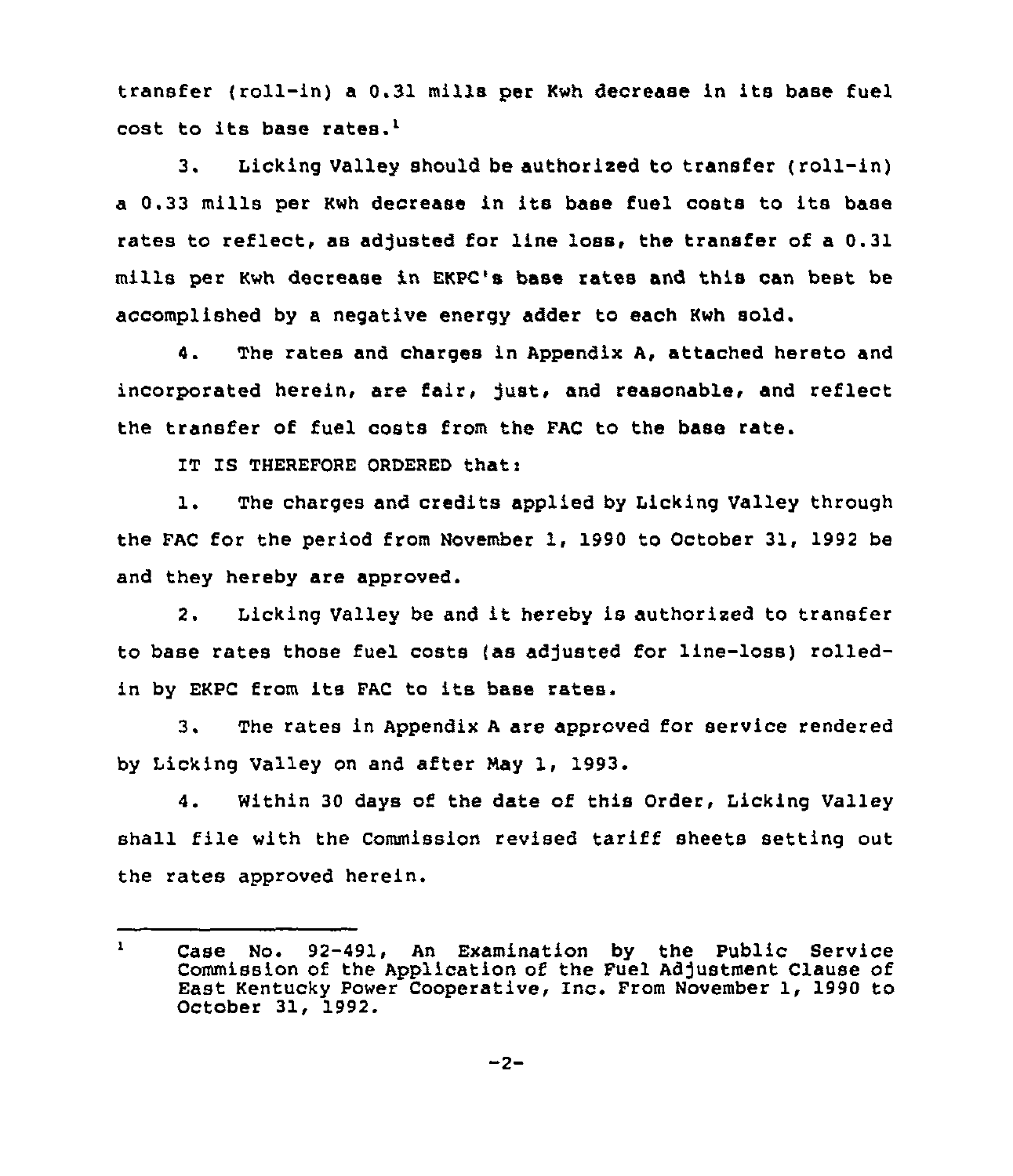Done at Frankfort, Kentucky, this 5th day of April, 1993.

PUBLIC SERVICE COMMISSION

ہ بیسا  $man$ dina Vice Chairman

**Commissione** 

ATTEST:

Executive Director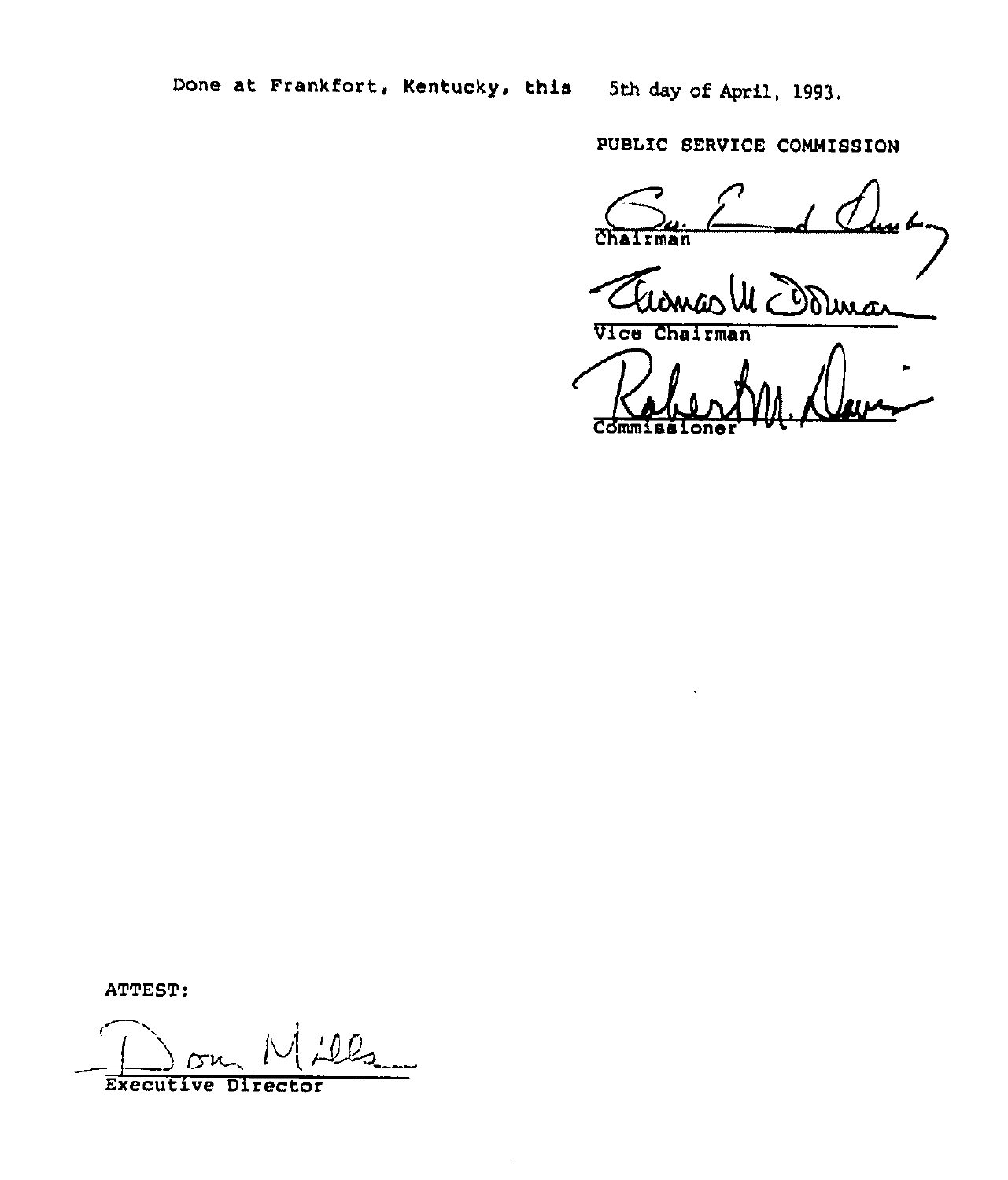#### APPENDIX A

APPENDIX TO AN ORDER OF THE KENTUCKY PUBLIC SERVICE COMMISSION IN CASE NO. 92-510 DATED April 5, 1993

The following rates and charges are prescribed for the customers in the area served by Licking Valley Rural Electric Cooperative Corporation. All other rates and charges not specifically mentioned herein shall remain the same as those in effect under authority of this Commission prior to the effective date of this Order.

#### SCHEDULE A RESIDENTIAL, FARM, SMALL COMMUNITY HALLS AND CHURCH SERVICE

Monthly Rate:

Energy Charge 8.06083 Per KWH

### SCHEDULE 8 COMMERCIAL AND SMALL POWER SERVICE

Monthly Rate:

Energy Charge 8.04553 Per KWH

## SCHEDULE LP LARGE POWER SERVICE

Monthly Rate:

Energy Charge

8.04561 Per KWH

SCHEDULE LPR LARGE POWER RATE

# Monthlv Ratei

Energy Charge

\$ .04080 Per KWH